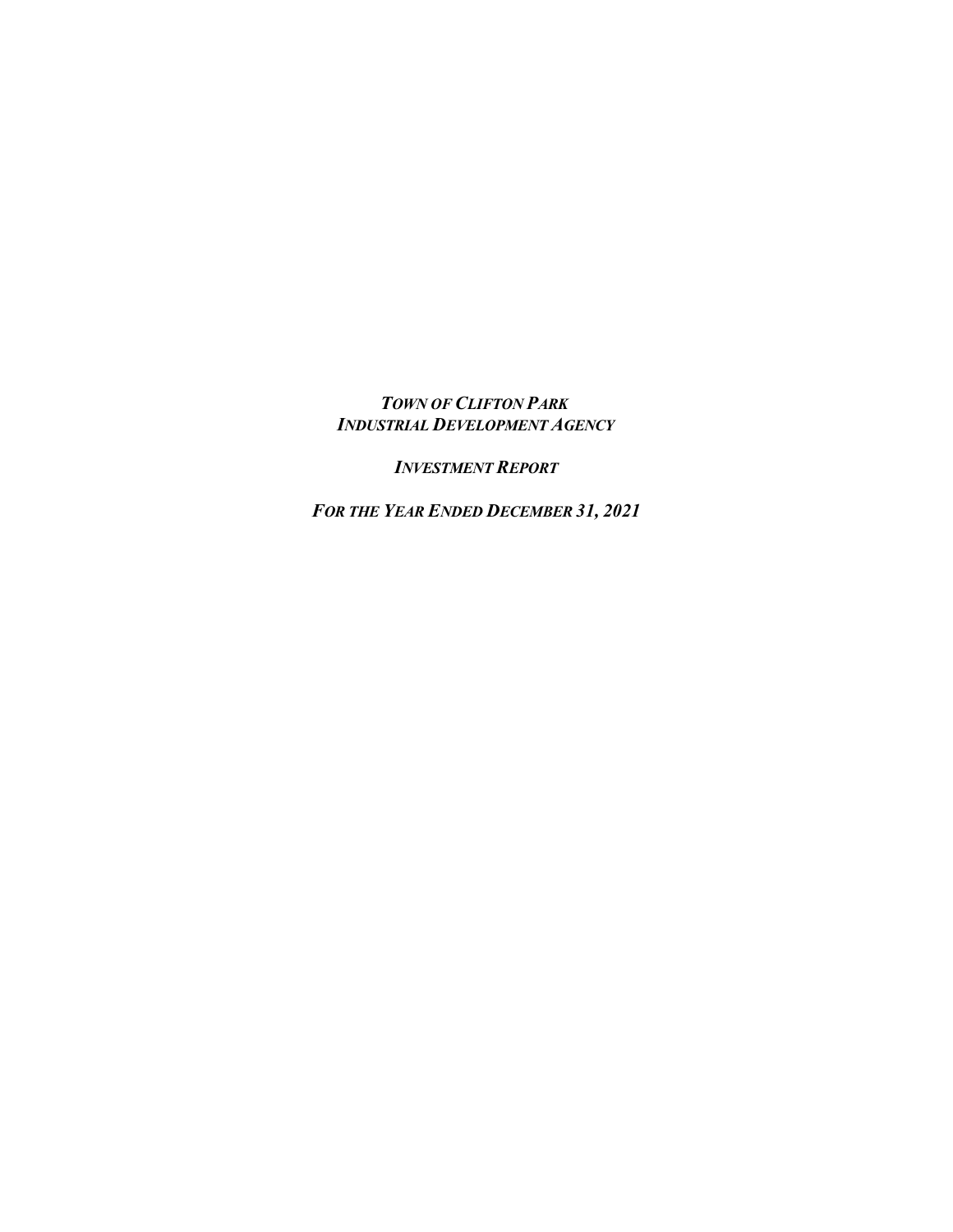# **TOWN OF CLIFTON PARK INDUSTRIAL DEVELOPMENT AGENCY 2021 ANNUAL INVESTMENT REPORT**

#### **Purpose of Report:**

Under Section 2925(6) of the Public Authorities Law, the Town of Clifton Park Industrial Development Agency ("CPIDA") is required to prepare and approve an annual Investment Report. The Investment Report is to include: the investment guidelines (see below), the results of the annual independent investment audit (see below), a list of the total investment income received by the corporation and a list of the fees, commissions or other charges paid to each investment banker, broker, agent, dealer and advisor rendering investment associates services to CPIDA since the last Investment Report.

The attached schedule details CPIDA's investment income for the year ended December 31, 2021.

### **Investment Guidelines:**

In accordance with Section 2925 of the Public Authorities Law, the CPIDA is required to adopt Investment Guidelines which detail its operative policy and instructions to staff regarding the investing, monitoring and reporting, and funds of CPIDA. In addition, the CPIDA is subject to the deposit and investment restrictions contained in Sections 10 and 11 of the General Municipal Law.

The Board of Directors of CPIDA approved the investment policy on May 6, 2019.

#### **Investment Audit:**

The auditors for CPIDA have audited the corporation's compliance with the Investment Guidelines for Public Authorities. In their report dated March 21, 2022, Cusack & Company CPAs LLC indicated that nothing came to their attention that caused them to believe that CPIDA failed to comply with CPIDA's own investment policies as well as laws, regulations, and the State Comptroller's Investment Guidelines.